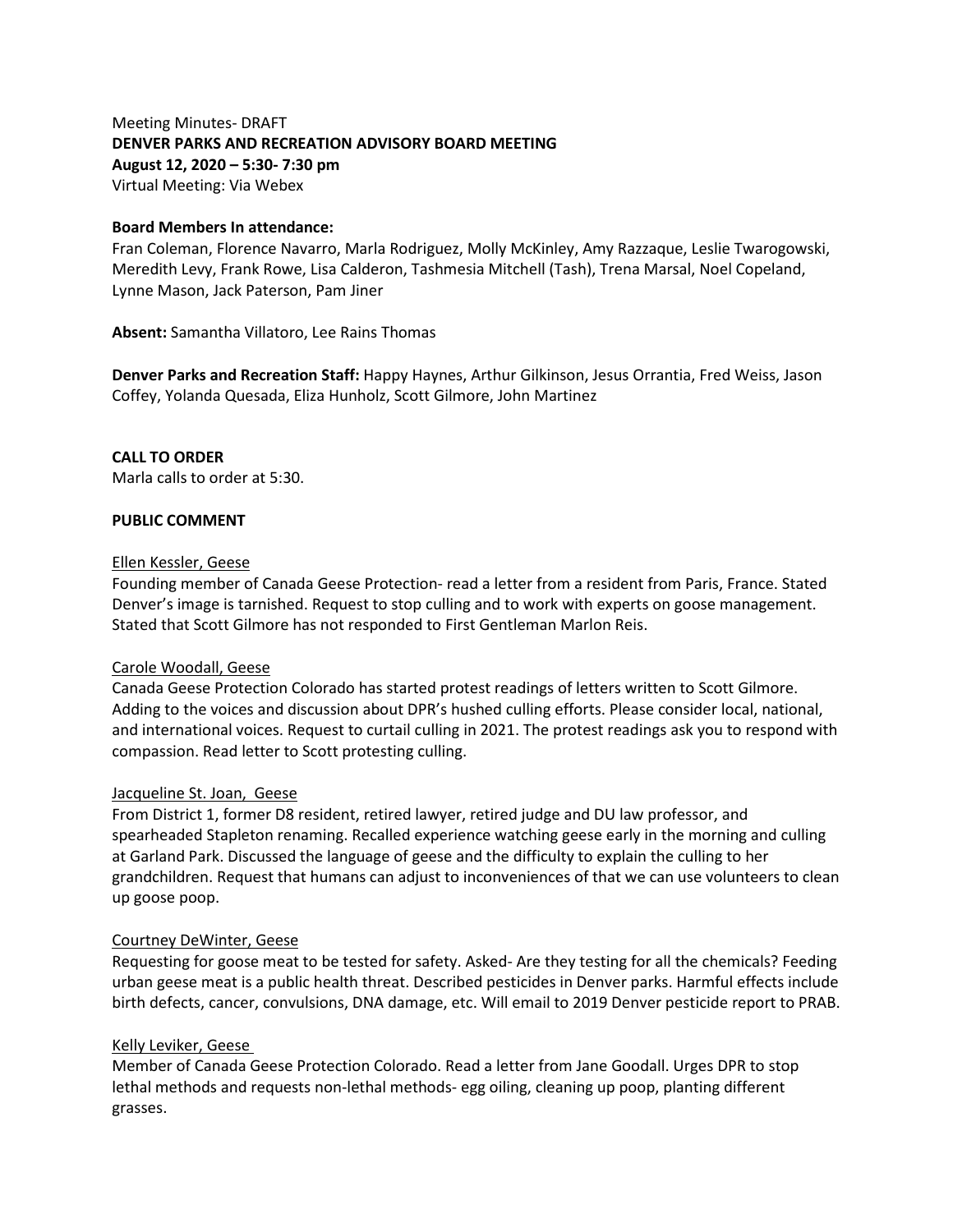## Mary Francis Nevans, Geese

District 9 resident, thanked Scott Gilmore for the conversation with First Gentleman Marlon Reis. Disagrees with 2020 communication policy regarding goose management. States that website lacks financial analysis and sufficient data. Says Scott Gilmore's concern for his staff is an excuse for not sharing location and more details. Public outreach requirements not met.

#### Katie Fisher, Communications

From INC (Denver Inter-Neighborhood Cooperation)- please be aware that WebEx format does not work for most people. The average citizen is having trouble accessing WebEx- requests that we explore other platforms.

#### Pfeifer Brown, Geese

Denver resident, read letter from Canada Geese Protection Colorado and Jill Robinson to Scott Gilmore. Letter stated that DPR ignores the community appeal and request for non lethal methods. Jill Robinson is the founder of Animals Asia Foundation, a Hong Kong-based charity that seeks to end cruelty to animals in Asia. Asks that we each take a stance on what's happening with the geese. "You are OK with it, or not OK with it". Requests that PRAB share our voices on our opinion.

#### Lisa Levinson, Geese

Read a letter from In Defense of Animals, an animal protection organization that was signed by 6000 people. Reports significant representation from Colorado. The letter urges DPR to cancel the killing contract with USDA and to identify long term solutions. Will send letter.

Debbie Main, Geese [could not log on, sent email to PRAB]

## **July 2020 Minutes Approval**

Approval- Fran Coleman, Frank Rowe- 2nd All in favor: Amy Razzaque, Meredith Levy, Fran Coleman, Florence Navarro, Frank Rowe, Marla Rodriguez, Molly McKinley, Lisa Calderon, Noel Copeland Abstain: Leslie Twaragowski, Tash Mitchell \*Lynne Mason was not online at that point.

Lisa Calderon:

Requesting to get a detailed agenda ahead of monthly PRAB meeting; Suggests having public engagement in each of the committees, so it can be standardized. Discussing what is next with our equity work Updates about naming work- and dedications

## **Committee Reports:**

## **1. Sustainability and Resiliency Sub-committee, presented by Fran Coleman**

Met on 7/31/20 with 16 attendees

Our committee invited Deputy Director of Denver Parks and Rec Deputy Executive Director Scott Gilmore and First Gentleman Marlon Reis to discuss Geese Management with the Denver Parks Department and to form a partnership that will include parks personnel and geese protection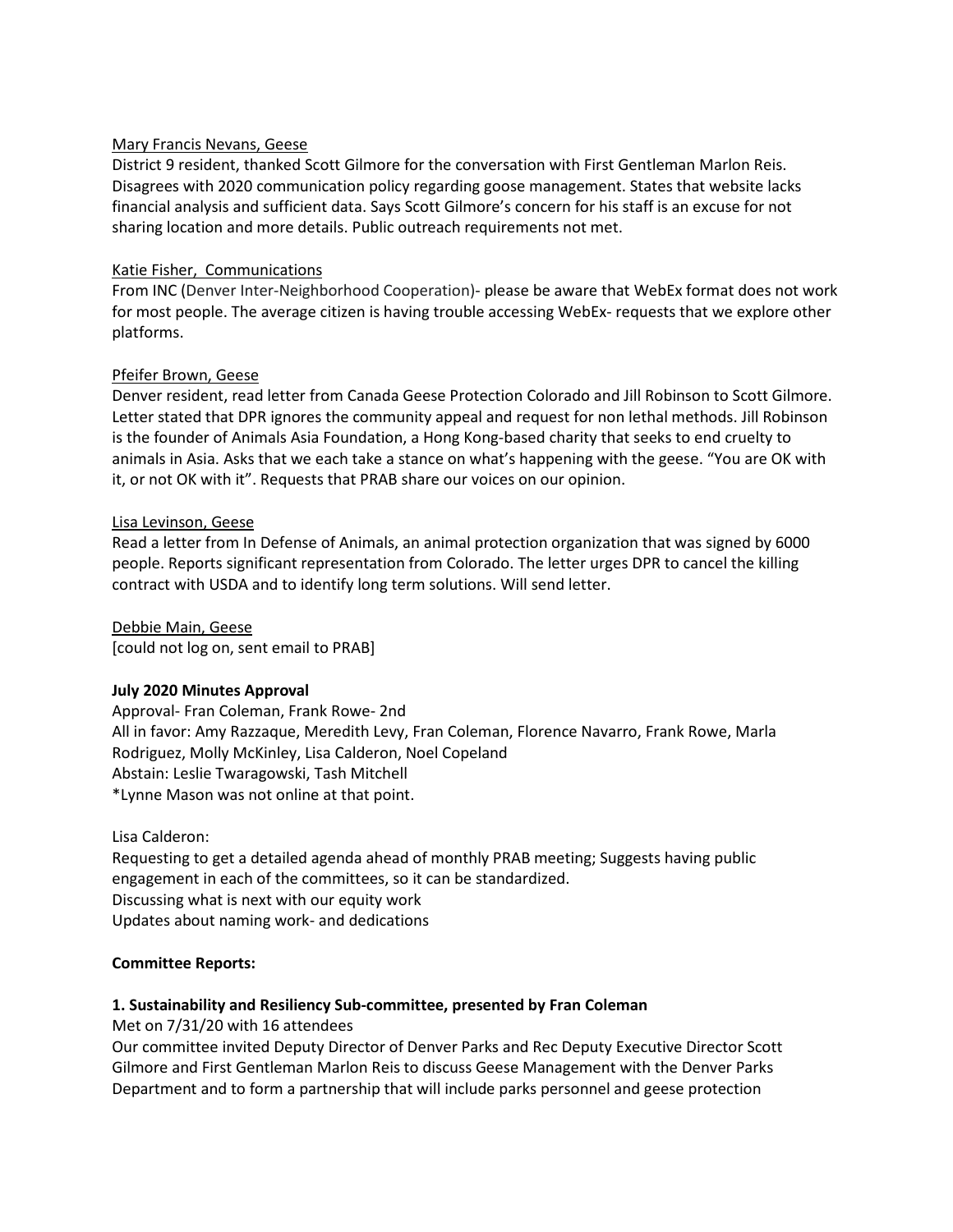advocates. Scott also provided an updated report on Geese Management, and is attached which states that sustainability of geese populations has been reached and culling is not anticipated in 2021. We invited Director of Parks Doug Woods who had Adam Smith and Damian Wetzel address the following: Unfortunately for us, but congratulations to Doug, he plans to retire. He will be missed. Adam reported that the number of parks by acreage that need to be addressed has been difficult. He explained that the decline in tax revenue due to COVID-19 has made it particularly challenging to meet all needs. Pesticides that are being used are those that are on hand, because of less shipping available no new products have been ordered. Drinking Fountains will continue to be unavailable because Denver Parks does not have the available personnel to clean after each use as recommended by the CDC. The same applies to bathrooms which are closed. Signs were suggested that could be posted to encourage park users to bring their own.

The definition of potable water is that it has been treated where non-potable water has not been treated. Presently the parks are using four types of water.

While we had recycling in terms of how we can expand it in our parks on the agenda we did not get into an in-depth discussion and will have it in our next sub-committee meeting on August 28th .

We will continue to rely on the list that our Sustainability and Resiliency committee compiled on January 31st to focus on the following topics as we set our subsequent agendas:

Resilience, Sustainability and Environmental topics and aspects of matters before PRAB and DPR: Geese and wildlife management.

Water and recycled water.

Green infrastructure.

Pesticides.

Emerald Ash Borer and tree canopy.

Recycling in parks DPR operations Doug Woods to talk to the committee).

Perennials, gardens, and monarch butterflies.

Energy, air pollution and greenhouse gas reduction.

COVID-19 as relates to DPR parks and centers.

Lisa Calderon: want to acknowledge the people doing the work- First Gentleman Marlon Reis and Canada Geese Protection Colorado. People still desire a dialogue versus a presentation. Feels like the process is still confusing. Suggesting an Ad-hoc committee to get resolution around this issue. Board should weigh in too. We should have a board discussion about this.

Molly McKinley: What is the action we could take?

Fran Coleman: I believe a committee has been established as a result of the agreement between Marlon Reis and Scott Gilmore. It will go beyond the sustainability and resiliency committee. Recommended to engage public comment through call in platform. Last Friday of every month at 1pm.

Lisa Calderon: Community Engagement- as a community, how to make it the most accessible to engage.

Scott Gilmore: takes pride in engaging in the community, this is a challenging and difficult issue- has talked to everyone who has called, emailed, messaged me. Putting all materials on DPR website. Have committed to creating a plan to get the community more involved with the management of geese in Denver. Deterrents, issue is so challenging- the info that was given during public comment was incorrect. Ex: egg oiling is a lethal control method, despite people calling it a non-lethal method. Everything we have implemented is sanctioned by our state wildlife agency. Document will be sent to the Governor and to the team.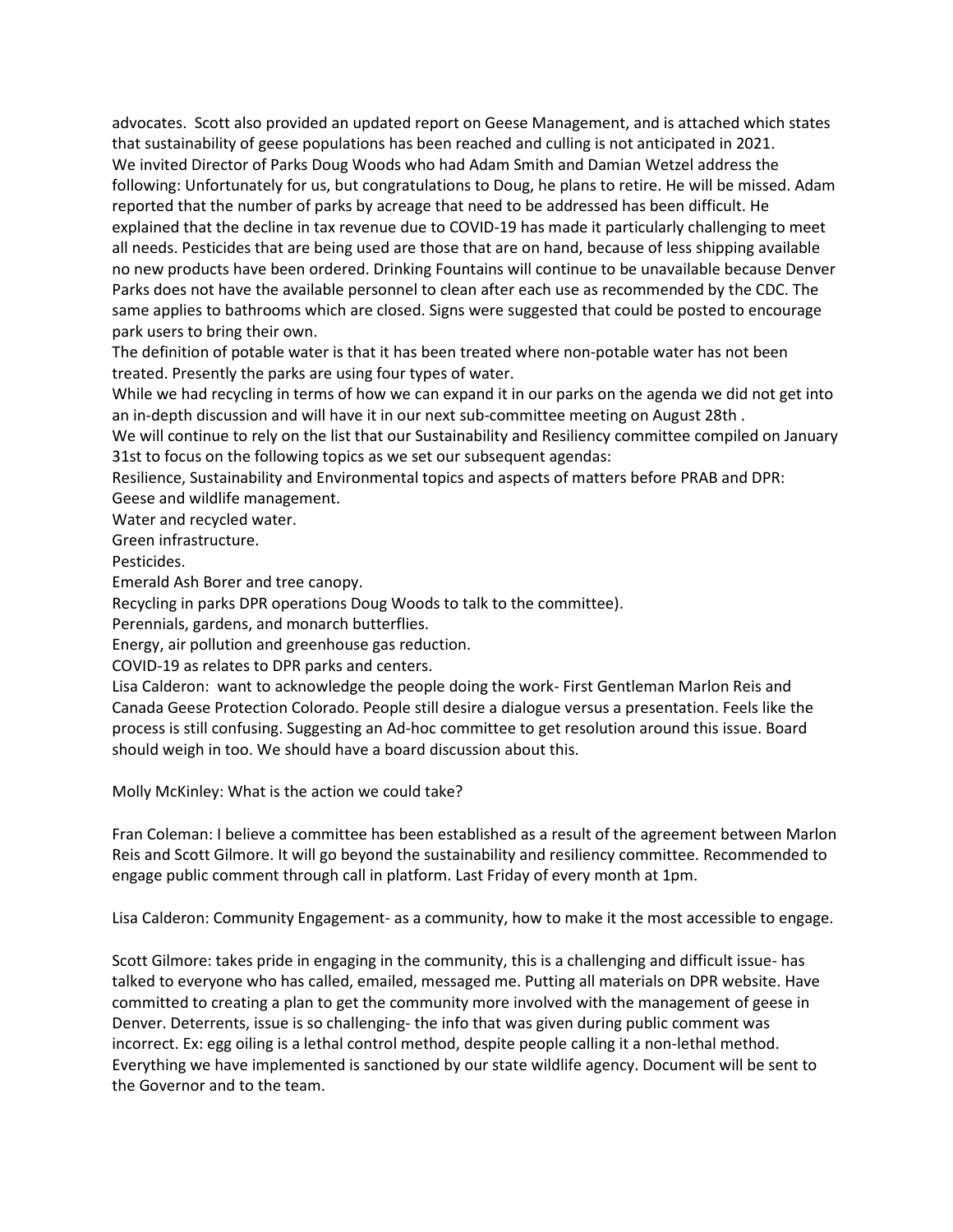Tash Mitchell: Challenge shines a light on a process for public engagement and board process. What are ways we can represent our constituency? Highlights need for discussion on inclusion, equity, etc.

Florence: This is an ongoing question for PRAB- how to get public input? We are truly acting as the eyes and ears of our community. Focus on the Game Plan- are we implementing the things that we have stated in Game Plan?

# **2. Planning and Design Sub-committee Recap, presented by Meredith Levy**

# Met on 7/22/20

The team met with Brad Eckert, Project Manager and Planner from Denver Mountain Parks. Overall, he reports that things are pretty slow now- besides residents (Denver and beyond) using/visiting the mountain parks, all special programs, ropes course, etc are on hold. There are serious concerns about budget cuts and lack of revenue (especially from Red Rocks Amphitheater) and how that will impact maintenance projects and programs. We discussed expectations for PRAB relationship with Denver Mountain Parks' team, and Brad requests that PRAB can be the eyes and ears for Mountain Parkssharing information and providing feedback to Brad and team. Transportation is an ongoing issue. One idea shared from Brad was about the RTD W line to the Jefferson County complex- parking lot holds 100s of vehicles and weekends it's empty- could we have a shuttle?

We agreed to meet with Brad/Mountain Parks quarterly during scheduled monthly meeting to share any updates and if things come up in between, they know to reach out to our PRAB team. Also, Denver Mountain Parks Foundation is a wonderful partner and started out as a spokesperson for Mountain Parks with Bart Berger. Kate Fritz took over, and now foundation focuses more on fundraising for capital projects, introduction to Historicorps, etc. A lot of outdoor rec staff are on furlough. Last year, mountain parks programs served over 11,000 students- a huge increase from the year before.

## **3. Outreach/Action Sub-Committee, presented by Lisa Calderon and Tash Mitchell**

Had a great recent meeting with District 9 residents- super informative and healthy debate about geese and managing wildlife in Denver parks.

Lisa advised the board of an upcoming resolution about having the public vote on conservation easement for upcoming November election. Deadline to file is 8/31/20. First reading to Denver City Council on 8/24/20.

Meeting included robust discussion about having more perennial and propagator gardens- would like to get park maintenance and volunteers working cooperatively.

Parkways maintenance- parkways to be continually protected. The west side doesn't have as many protections.

## **Continued discussion:**

Meredith L- suggestion about sharing about community engagement from all Districts

Lisa C- asked about renaming status and community engagement

Happy Haynes- response about naming. 1. Issues of renaming any facilities of individuals with a questionable past or affiliation- we will be following the DPR naming policy, but there is a citywide committee that is looking at all of this- all of our facilities will be submitted for vetting and review to Denver City, and then back to PRAB, DPR, and public hearing. 2. As it relates to the issue of revisiting other aspects of the renaming policy- this will be directed to Policy committee lead by Leslie T.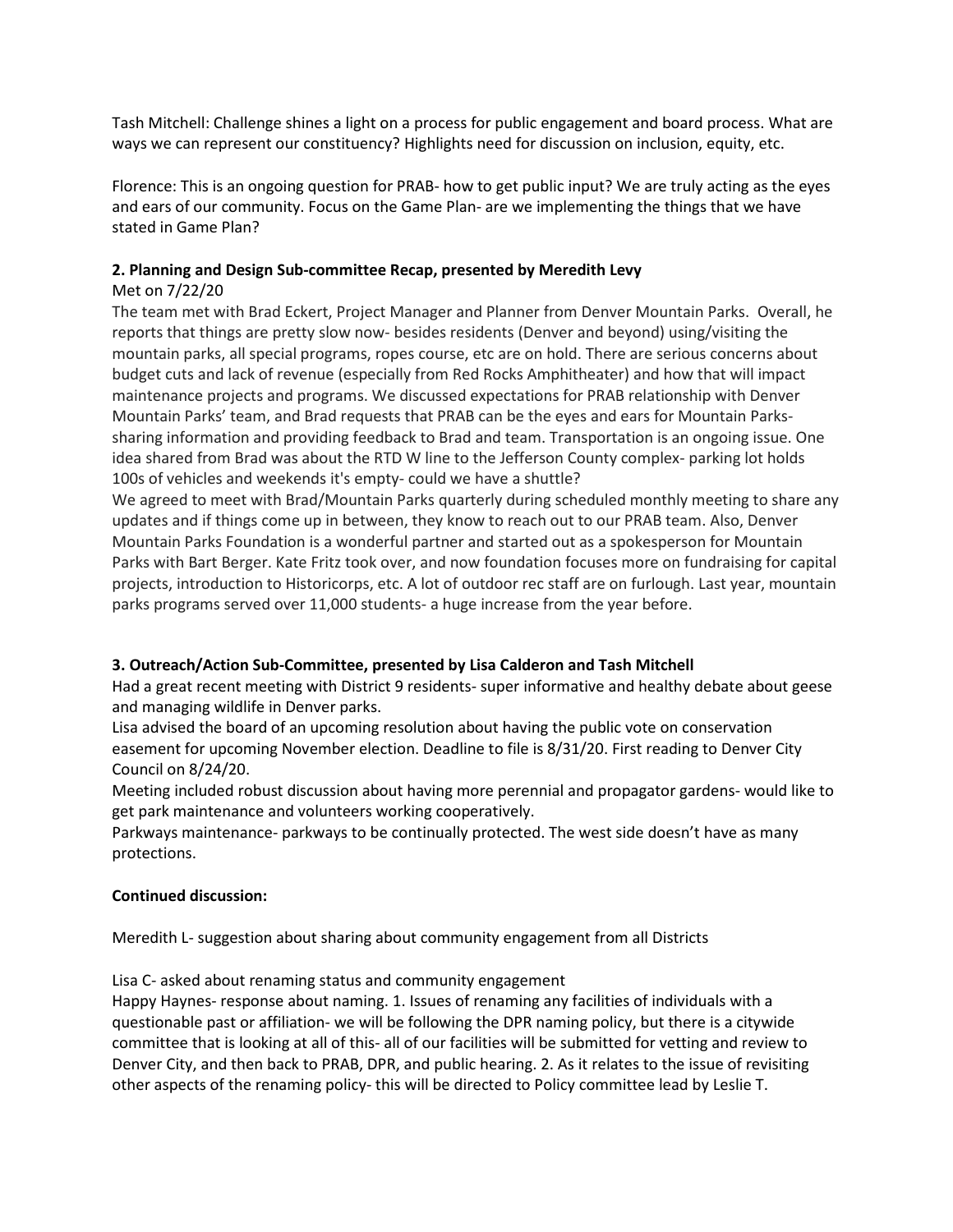# **4. Finance and Policy Sub-Committee presented by Leslie Twaragowski**

- 1. We are looking at making permanent the alcohol pilot program we started 16 months ago. Will make alcohol policy permanent. (Bob Finch will present)- maybe September
- 2. Need another public hearing about wheeled devices. Need a path forward that some people can travel at a quick pace. A better delineation about wheeled devices vs. regular pedestrians.
- 3. Fred Weiss has decided to retire. Has served the parks department for 26 years.

# **Happy Haynes- Executive Director Report**

- 1. Geese: Thoroughly discussed this evening- a. You are in possession of a preliminary report on this year's plan and the activities under that plan about geese management posted on the DPR website. The final report is due to DPR October 1. With this year's activities we believe we have reached our goal in terms of managing the population. Believe culling will no longer be needed. Hopefully will engage community more post-Covid.
- 2. COVID Recovery and Reopening
	- a. Slow deliberately
	- b. Erring on the side of caution on programs, facilities
	- c. Highlights- great success with summer sports camps for youth. Lower enrollment, but significant number of youth
	- d. Meals program out of 18 centers
	- e. Outdoor athletics- softball, tennis courts open (no league or tournament play) for public at large- limited permits
	- f. Outdoor pools- because of health concerns, closed for all of 2020
	- g. Continuing to work on plans for indoor facilities. Yet to be determined. Target date: 3-5 centers for limited activities- cardio and weights. Done by reservation basis to limit number- starting in late October. Subject to change.
	- h. Many of the furloughed staff are returning back into their centers with deep cleaning and planning for opening- for greater precautions and more social distancing
- 3. Budget- preparing budget to go to Mayor and City Council

. Reductions we have been asked to think about with diminished revenues are significant. There will be impacts in services. Focus in terms of strategy has been avoiding layoffs if at all possible and minimizing service impacts, equity in terms of what impacts might have in the community

i.Spent the last 3 years with additions to help bring some of our neighborhood centers in our highest need communities- adding hours to rec centers, equipment, etc,using data to guide those decisions.

ii.Reductions also concern our legacy fund (special park tax)- will be proposed reductions in CIPs- will be recommending projects to be deferred to future budget. Don't expect to lose any projects, rather delayed. Hope to increase community process.

4. Grateful to Fred Weiss and acknowledging retirement. Grateful to his leadership, passion, and institutional knowledge.

## **Fred Weiss:**

Thankful for 26 years with DPR- has seen a lot of changes. Department has incredibly passionate people and the best department to work for in the city.

# **Happy Haynes answered additional questions:**

-Indoors pools will not be open- Within the few weeks or so, will have info about which centers reopening.